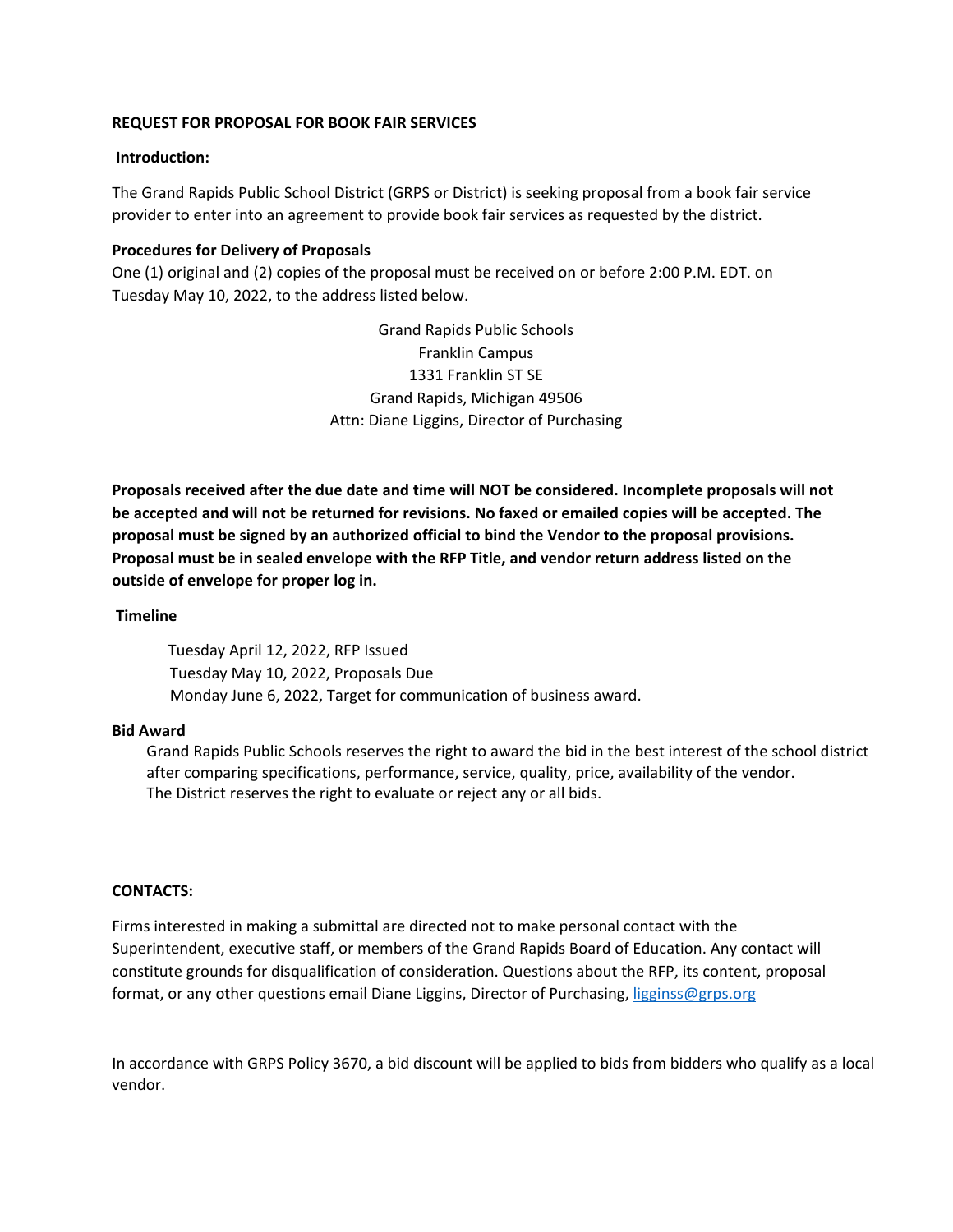# **District Background:**

 GRPS is Michigan's eighth largest public‐school district and the third largest employer in the City of Grand Rapids, serving nearly 15,000 students with 1,800+ employees, including approximately 1,000 dedicated teachers. The student population, comprised of 39% Latinx, 32% African American, 21% Caucasian, 7% Two or More races, 1% Asian, and 1% Native American, represents more than 74+ countries with 79+ different languages spoken, creating a value‐added educational experience.

# **The City of Grand Rapids:**

 Grand Rapids is a vibrant, innovative, award‐winning city that is gaining national attention. Located in West Michigan, roughly 30 miles east of Lake Michigan, Grand Rapids is the second largest city in Michigan, and is consistently ranked among the "top ten" cities to live, work, and play. Grand Rapids boasts a diverse community that is home to the world's leading office furniture companies, award winning breweries, colleges and universities, minor league athletic teams, health care facilities, and arts and cultural attractions including the world‐famous ArtPrize competition. For more information on our city, visit <www.experiencegr.com>. Grand Rapids features one of the top city‐school partnerships in the United States. City and school leaders work closely together on many initiatives, including the City‐ School Liaison Committee, a quarterly joint‐publication for news and events, and most recently the Green Schoolyards initiative which increases equitable access to parkland, green space, and schoolyards for all students and residents of Grand Rapids.

### **Scope:**

- Implementation will begin during the 2022‐23 academic year
- All students K-12 (annual enrollment is subject to change)
- 5 books per student per year for 2 years with an option for years 3,4, and 5. One book fair per year for 48 schools in the district. Books are to be new.
- Ensure options include a robust selection of culturally relevant topics.
- Ensure options include representation of authors, characters, and topics that align with the demographics of GRPS.
	- $\circ$  GRPS is Michigan's eighth-largest public school district and the third-largest employer in  *the City of Grand Rapids, serving nearly 15,000 students with 1,800+ employees, including approximately 1,000 dedicated teachers. The student population, comprised of 39% Latinx, 32% African American, 21% Caucasian, 7% Two or More races, 1% Asian, and 1% Native American, represents more than 74+ countries with 79+ different languages spoken, creating a value‐added educational experience.*
- One-time service agreement
- On-site Book Fair Services: The provider must have a program that allows the book fair(s) to be conducted on all school premises. (48 sites, approximately 14,500 students)
	- $\circ$  Each site will be scheduled throughout the academic calendar year.
	- $\circ$  The provider must be able to provide promotional materials and displays for school libraries prior to the book fair.
- Provider Representative: The provider must identify a representative(s) that will work with the school libraries or any other designated staff to support the process of the book fairs.